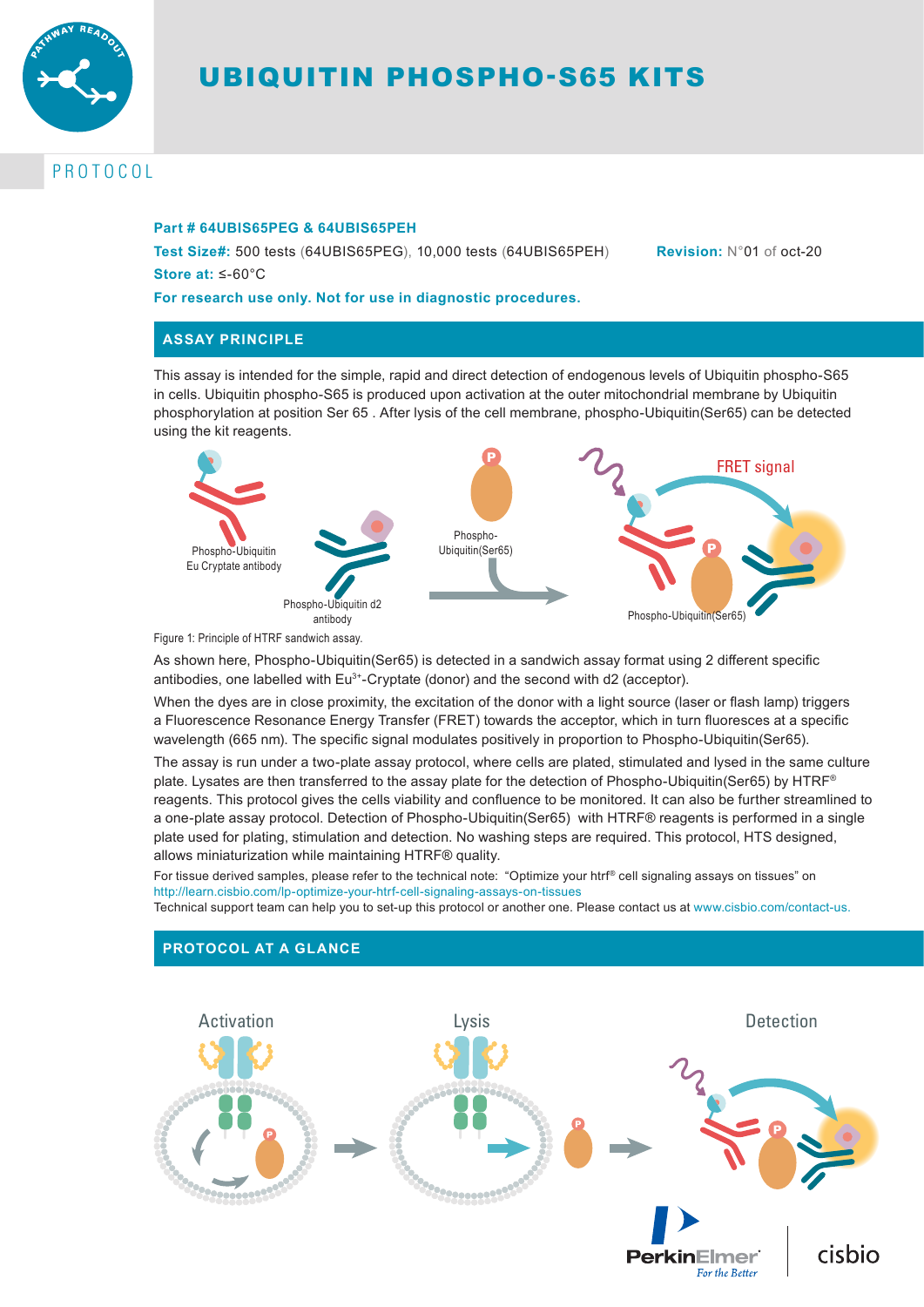

### *►* **TWO-PLATE ASSAY PROTOCOL FOR SUSPENSION CELLS:**



\* Depending on cell lines used, volume of lysis should be optimized.

\*\*It can be necessary to dilute the cell lysate to ensure samples are within the assay linear range. The cell lysate must be prediluted with the supplemented lysis buffer 1X.

#### *►* **FOR HTRF CERTIFIED READER**

For more information about HTRF® compatible readers and for set-up recommendations, please visit our website at: www.cisbio.com/readers

*2*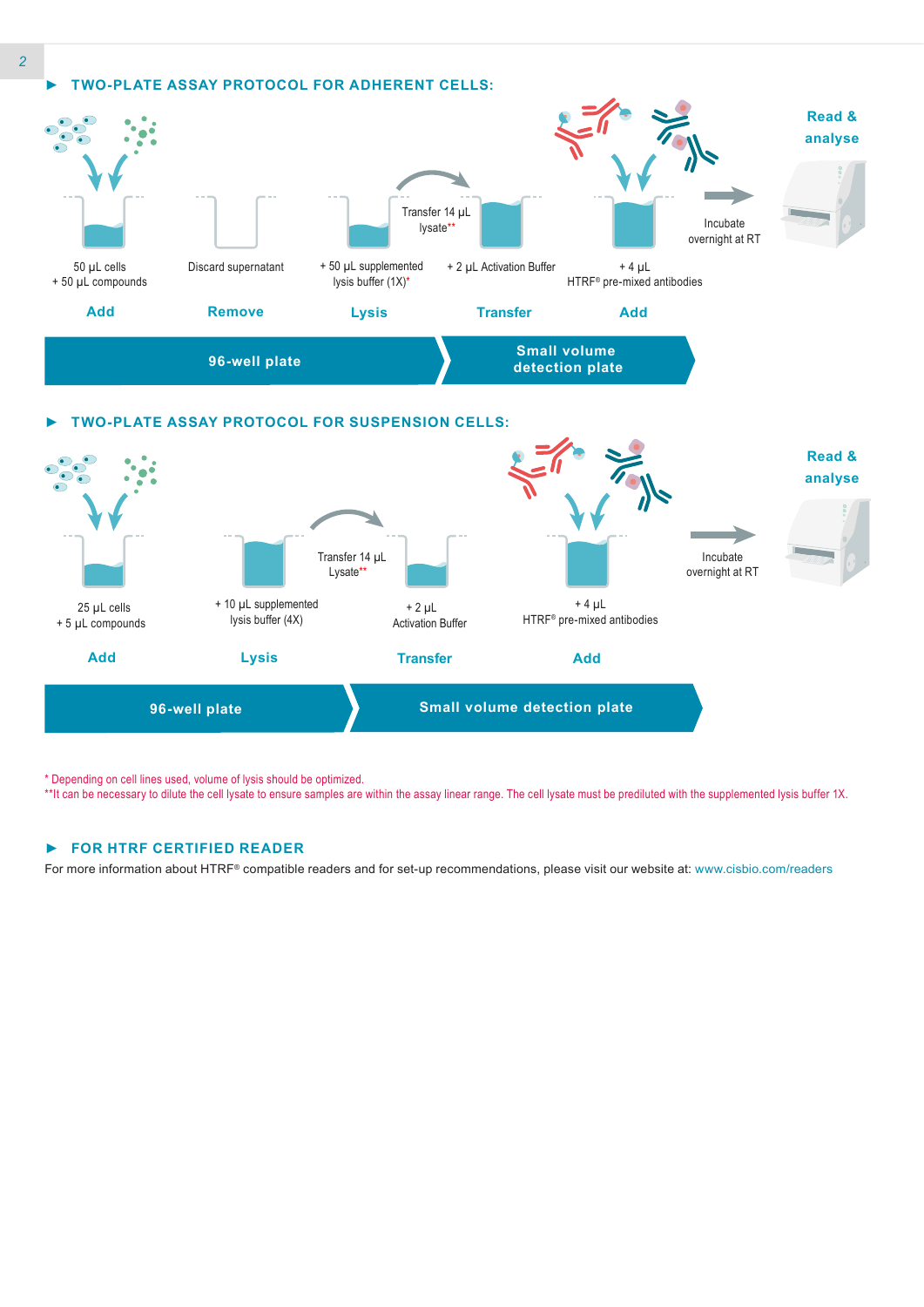# **MATERIALS PROVIDED:**

| <b>KIT</b><br><b>COMPONENTS</b>            | <b>STORAGE</b> | <b>500 TESTS</b><br><b>CAT# 64UBIS65PEG</b> |                       | <b>10,000 TESTS</b><br><b>CAT# 64UBIS65PEH</b> |                     |
|--------------------------------------------|----------------|---------------------------------------------|-----------------------|------------------------------------------------|---------------------|
| Control lysate<br>(ready-to-use)           | $≤-60°C$       | green cap                                   | 1 vial - 150 µL       | green cap                                      | 2 vials - 150<br>μL |
| Phospho-Ubiquitin Eu<br>Cryptate antibody  | $≤-16°C$       | red cap                                     | 1 vial - 50 µL        | red cap                                        | $1$ vial - $1$ mL   |
| Phospho-Ubiquitin d2<br>antibody           | $≤-16°C$       | m.<br>blue cap                              | 1 vial - $50$ $\mu$ L | blue cap                                       | $1$ vial - $1$ mL   |
| Blocking reagent*<br>(stock solution 100X) | $≤-16°C$       | m.<br>purple cap                            | 1 vial - 300 µL       | purple cap                                     | $3$ vials - $2$ mL  |
| Lysis buffer #1*<br>(stock solution 4X)    | $≤-16°C$       | white cap                                   | 4 vial - 2mL          | white cap                                      | 1 vial - 130 mL     |
| Detection buffer**<br>(ready-to-use)       | $≤-16°C$       | orange cap                                  | 2 vials - 2 mL        | red cap                                        | 1 vial - 50 mL      |
| Activation Buffer (1X)                     | $≤-16°C$       | yellow cap                                  | $1$ vial - $1$ mL     | white cap                                      | 1 vial - 20 mL      |

\* Amounts of reagents provided are sufficient for generating 50 µL of cell lysate per well.

\*\* The Detection Buffer is used to prepare working solutions of acceptor and donor reagents.

#### *►* **PURCHASE SEPARATELY (small volume (SV) detection plate):**

96-well or 384-well small volume (SV) detection microplates - For more information about microplate recommendations, please visit our website at: www.cisbio.com/content/microplates-recommendations

# **STORAGE AND STABILITY**



Antibodies, control lysate and buffers should be stored frozen until used.

Thawed lysis buffer, detection buffer, Activation Buffer and blocking reagent can be stored at 2-8°C in your premises. Thawed antibodies are stable 48 hours at 2-8°C; they can be refrozen (at ≤-16°C) and thawed at least one more time. Control lysate must be stored frozen at ≤-60°C. Thawed control lysate can be refrozen (at ≤-60°C) and thawed one more time.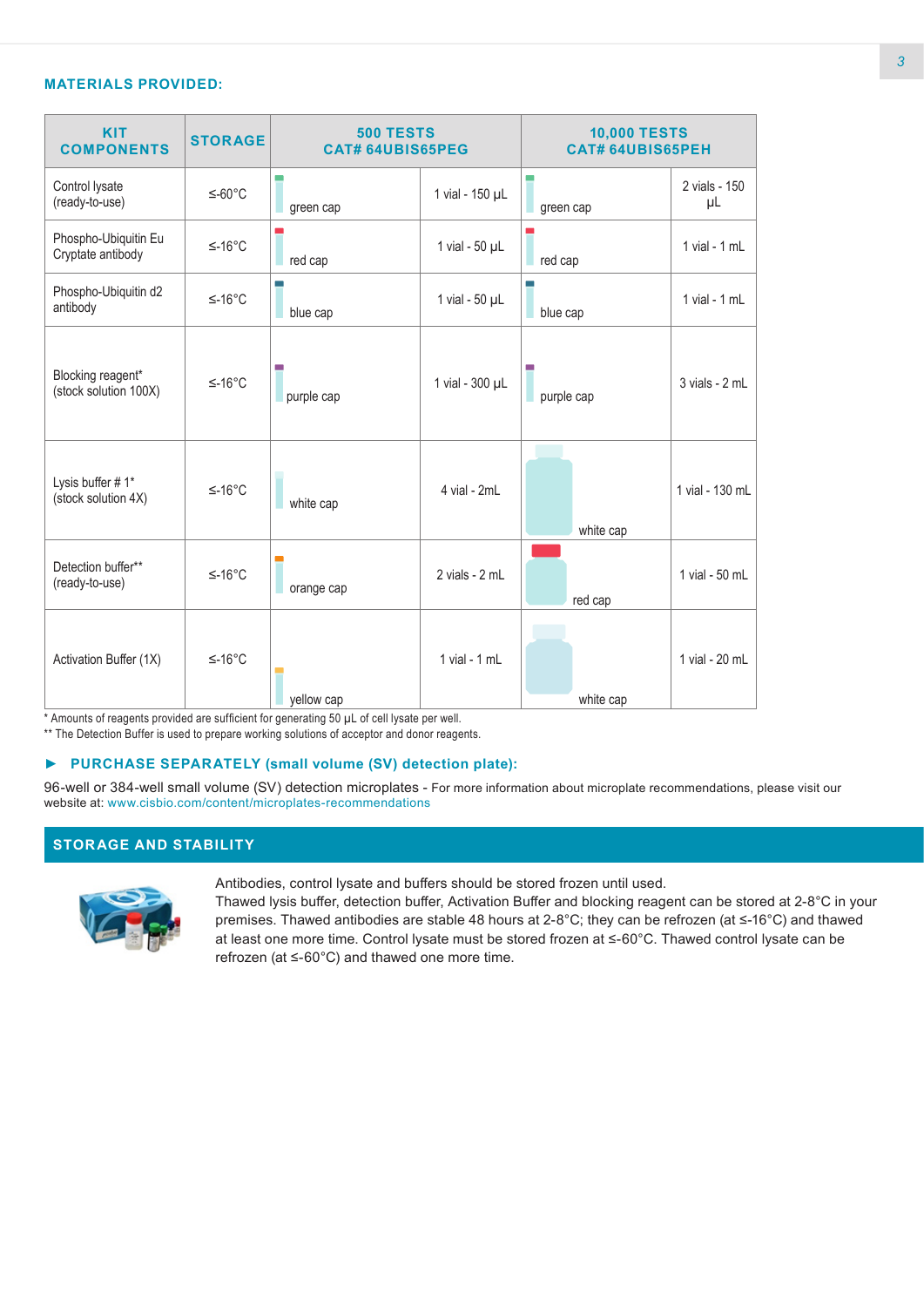#### **REAGENT PREPARATION** *4*

Allow all reagents to thaw before use. We recommend centrifuging the vials gently after thawing, before pipeting the stock solutions.

Prepare the working solutions from stock solutions by following the instructions below.

#### **TO PREPARE WORKING CONTROL LYSATE SOLUTION**

The control lysate is only provided as an internal assay control to check the quality of the results obtained. The window between control lysate and negative control should be greater than 2.

Thaw the control lysate. Mix gently, the control lysate is ready to use.

#### **TO PREPARE WORKING ANTIBODY SOLUTIONS:**

HTRF<sup>®</sup> reagent concentrations have been set for optimal assay performances. Note that any dilution or improper use of the d2 and Eu Cryptate-antibodies will impair the assay's quality. Be careful, as working solution preparation for antibodies may differ between the 500 and 10,000 tests data point kit.

Determine the amount of detection antibody needed for the experiment. Each detection well requires 2 μL of d2 antibody and 2 μL of Eu Cryptate antibody

Antibody working solutions are stable for 2 days at 2-8°C. Dilute the antibodies with detection buffer. In practice:



#### **TO PREPARE SUPPLEMENTED LYSIS BUFFER:**

Make sure that the lysate has been generated by using the kit reagents.

Supplemented lysis buffer differs between the protocols. Make sure to use the appropriate supplemented lysis buffer depending on the chosen protocol's specification.

Prepare the required amount of supplement lysis buffer before running the assay, working solutions are stable for 2 days at 2-8°C.

#### *► Supplemented Lysis buffer 4X for two-plate assay protocol on suspension cells*

Determine the amount of supplemented lysis buffer needed for the experiment. Each well requires 10 μL for two-plate assay protocol on suspension cells. Dilute the blocking reagent stock solution 25-fold with lysis buffer 4X. In practice:

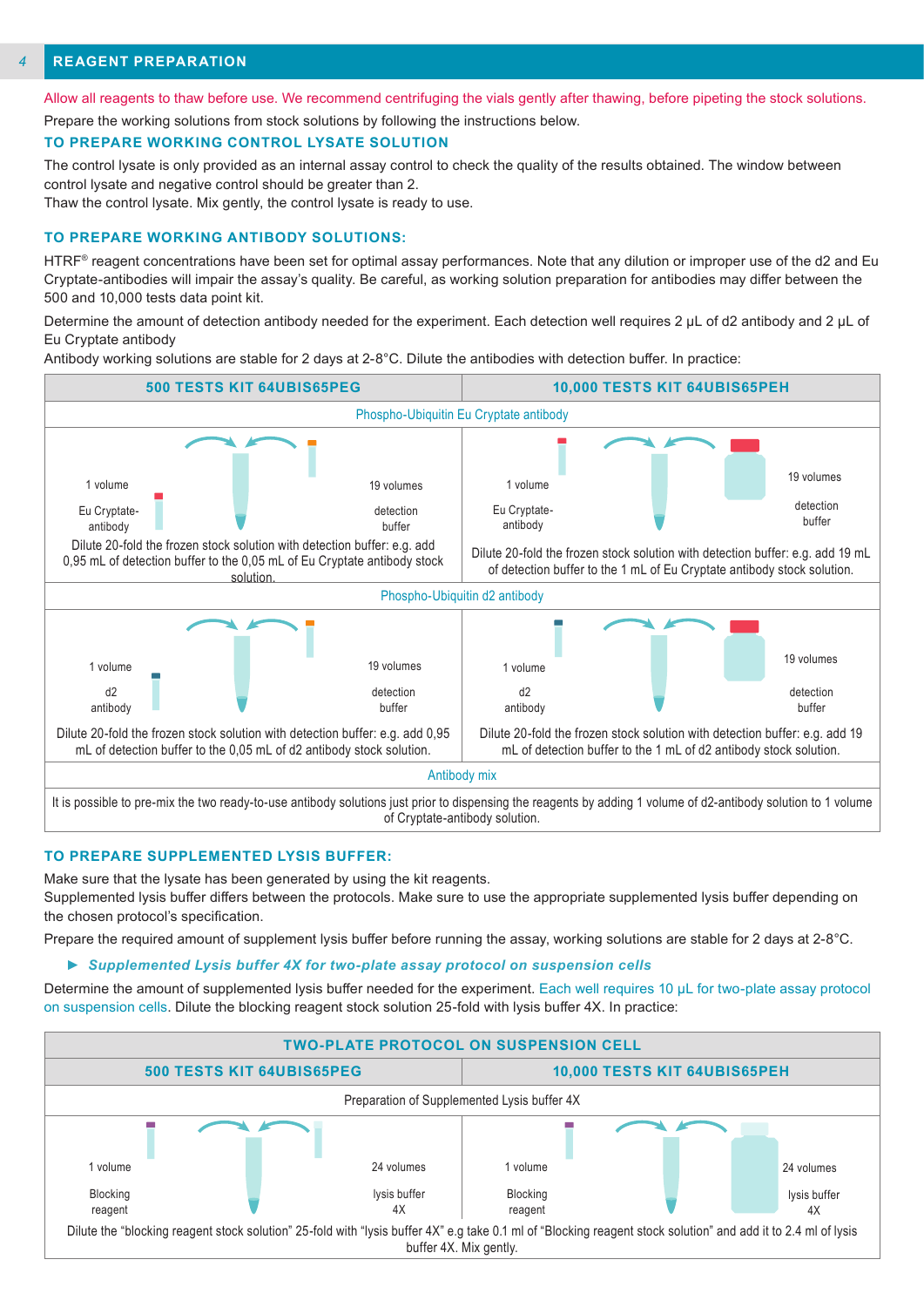#### *► Supplemented Lysis buffer 1X for two-plate assay protocol on adherent cells*

Determine the amount of supplemented lysis buffer needed for the experiment. Each well generally requires 50 µL of supplemented lysis buffer. Prepare a lysis buffer solution 1X and then dilute the blocking reagent stock solution 100-fold with this lysis buffer 1X. In practice:

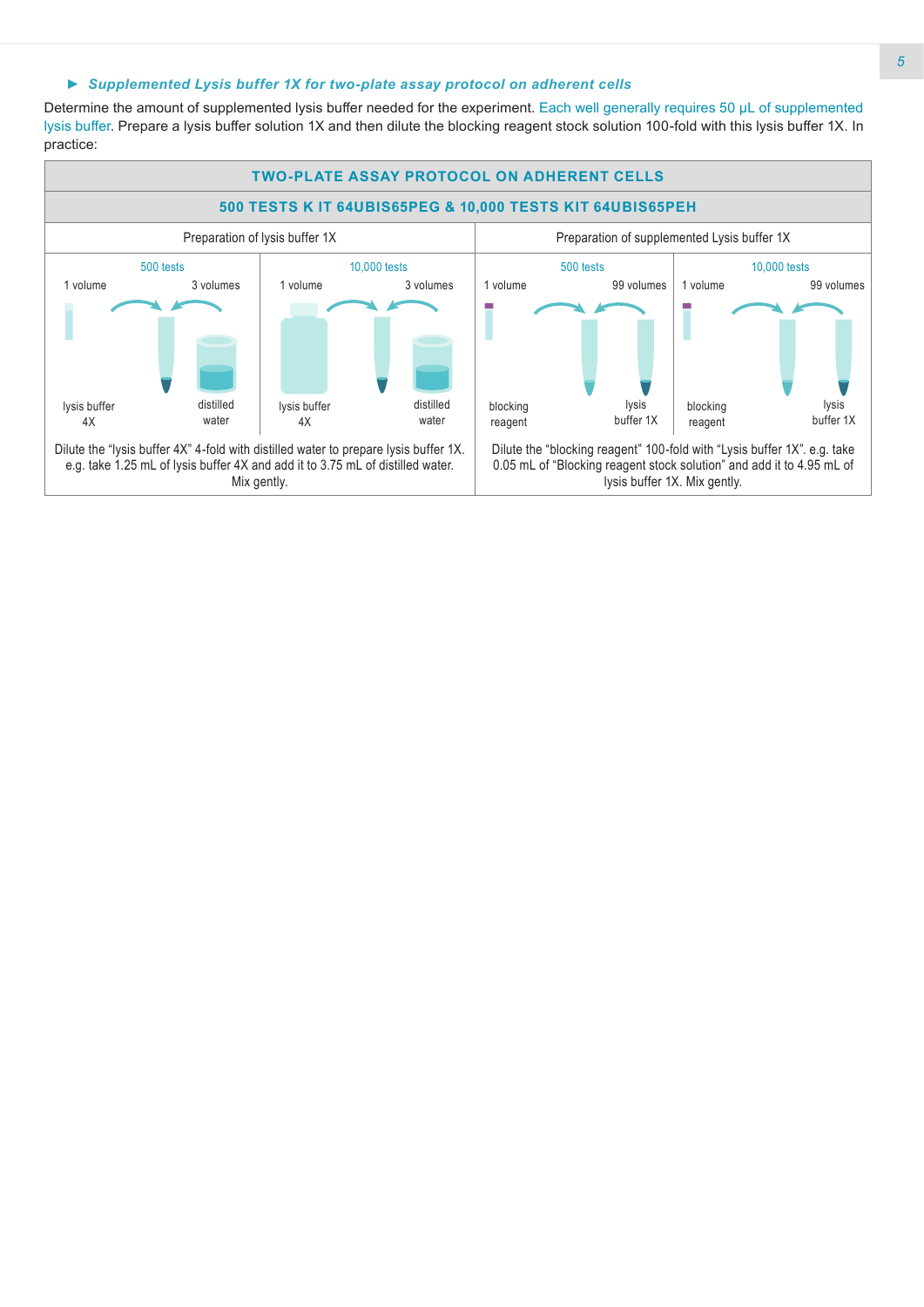|                                  | <b>GENERAL LAB WORK PRIOR USING CISBIO KIT: CELLS PREPARATION</b>                                                                                                                                                                                                                                                                                              |                                                                                                                                         |                                          |                       |  |
|----------------------------------|----------------------------------------------------------------------------------------------------------------------------------------------------------------------------------------------------------------------------------------------------------------------------------------------------------------------------------------------------------------|-----------------------------------------------------------------------------------------------------------------------------------------|------------------------------------------|-----------------------|--|
|                                  | <b>FOR ADHERENT CELLS</b>                                                                                                                                                                                                                                                                                                                                      | <b>FOR SUSPENSION CELLS</b>                                                                                                             |                                          |                       |  |
| $\overline{1}$<br>$\overline{2}$ | Plate 50 µL of cells in 96-well tissue-culture treated<br>plate in appropriate growth medium and incubate<br>overnight, at 37°C in CO2 atmosphere.                                                                                                                                                                                                             | Plate 25 µL of cells in 96 half-well plate in your<br>appropriate medium.                                                               |                                          |                       |  |
|                                  | Cell seeding densities of 200 K cells/well are generally sufficient for most cell lines, but optimization of cell<br>seeding densities is recommended.<br>Depending on receptor a starving step with serum-free medium could be essential.                                                                                                                     |                                                                                                                                         | 96-well culture plate                    |                       |  |
|                                  | Dispense 50 µL of compound (2X) diluted in cell<br>culture serum-free medium                                                                                                                                                                                                                                                                                   | Dispense $5 \mu L$ of compound (6X), diluted in your<br>appropriate medium.                                                             |                                          |                       |  |
|                                  | For most compound, incubation time is beetween 4 and 6h at 37°C.<br>We recommend a time course study to determine the optimal stimulation time.                                                                                                                                                                                                                |                                                                                                                                         | 96-well culture plate                    |                       |  |
| $\overline{\mathbf{3}}$          | Remove carefully cell supernatant either by aspirating   Do not remove your appropriate medium.<br>supernatant or by flicking the plate.                                                                                                                                                                                                                       |                                                                                                                                         | Discard supernatant (for adherent cells) | 96-well culture plate |  |
|                                  | PHOSPHO-UBIQUITIN(SER65) DETECTION USING CISBIO KIT                                                                                                                                                                                                                                                                                                            |                                                                                                                                         |                                          |                       |  |
|                                  | <b>FOR ADHERENT CELLS</b><br><b>FOR SUSPENSION CELLS</b>                                                                                                                                                                                                                                                                                                       |                                                                                                                                         |                                          |                       |  |
| $\overline{\mathbf{4}}$          | Immediately add 50 µL of supplemented lysis buffer<br>$(1X)$ and incubate for at least 30 minutes at room<br>temperature under shaking.                                                                                                                                                                                                                        | Immediately add 10 µL of supplemented lysis buffer<br>$(4X)$ and incubate for at least 30 minutes at room<br>temperature under shaking. |                                          |                       |  |
|                                  | Use the appropriate supplemented lysis buffer and incubate at room temperature with shaking. We<br>recommend a time course study to determine the optimal lysis incubation time.<br>Lysis incubation time may be optimized. Lysis volume can be decreased down to 25 µL.                                                                                       |                                                                                                                                         | 96-well culture plate                    |                       |  |
| 5                                | After homogenization by pipeting up and down, transfer 14 µL of cell lysate from the 96-well cell-culture plate<br>to a small volume (SV) white detection plate.                                                                                                                                                                                               |                                                                                                                                         |                                          |                       |  |
|                                  | It can be necessary to dilute the cell lysate to ensure samples are within the assay linear range. The cell<br>lysate must be prediluted with the supplemented lysis buffer 1X.                                                                                                                                                                                | 96-well culture plate                                                                                                                   | SV detection plate                       |                       |  |
| 6                                | Add 2 µL of Activation Buffer in the LV detection white plate.                                                                                                                                                                                                                                                                                                 |                                                                                                                                         |                                          |                       |  |
|                                  |                                                                                                                                                                                                                                                                                                                                                                |                                                                                                                                         |                                          | SV detection plate    |  |
| $\overline{7}$                   | Add $4 \mu L$ of premixed antibody solutions (vol/vol) prepared in the detection buffer.<br>Cover the plate with a plate sealer.<br>Incubate overnight at room temperature.<br>Set up your reader for Eu <sup>3+</sup> Cryptate and read the fluorescence emission at two different wavelenghts (665nm<br>and 620nm) on a compatible HTRF <sup>®</sup> reader. |                                                                                                                                         |                                          | SV detection plate    |  |

# *► Standard protocol for two-plate assay protocol in 20 µL final volume (after lysis step)*

|                          | <b>NON TREATED</b><br><b>CELL LYSATE</b>                                        | <b>TREATED CELL</b><br><b>LYSATE</b>     | <b>CONTROL</b><br><b>LYSATE</b>     | <b>NEGATIVE</b><br><b>CONTROL</b>                     |
|--------------------------|---------------------------------------------------------------------------------|------------------------------------------|-------------------------------------|-------------------------------------------------------|
| Step                     | Dispense 14 µL of non<br>treated cell lysate                                    | Dispense 14 µL of treated<br>cell lysate | Dispense 14 µL of control<br>lysate | Dispense 14 µL of<br>supplemented lysis<br>buffer(1X) |
| $\sim$<br><b>Step</b>    | Add 2 µL Activation Buffer to all wells                                         |                                          |                                     |                                                       |
| S<br><b>Step</b>         | Add 2µL of Phospho-Ubiquitin d2 antibody working solution to all wells          |                                          |                                     |                                                       |
| 4<br><b>Step</b>         | Add 2µL of Phospho-Ubiquitin Eu Cryptate antibody working solution to all wells |                                          |                                     |                                                       |
| 5<br><b>Step</b>         | Cover the plate with a plate sealer. Incubate overnight at room temperature.    |                                          |                                     |                                                       |
| G<br><b>Step</b><br>$-1$ | Remove the plate sealer and read on an HTRF compatible reader                   |                                          |                                     |                                                       |

The Negative control is used to check the non-specific signal. The ratio between control lysate signal / non-specific signal should be greater than 2.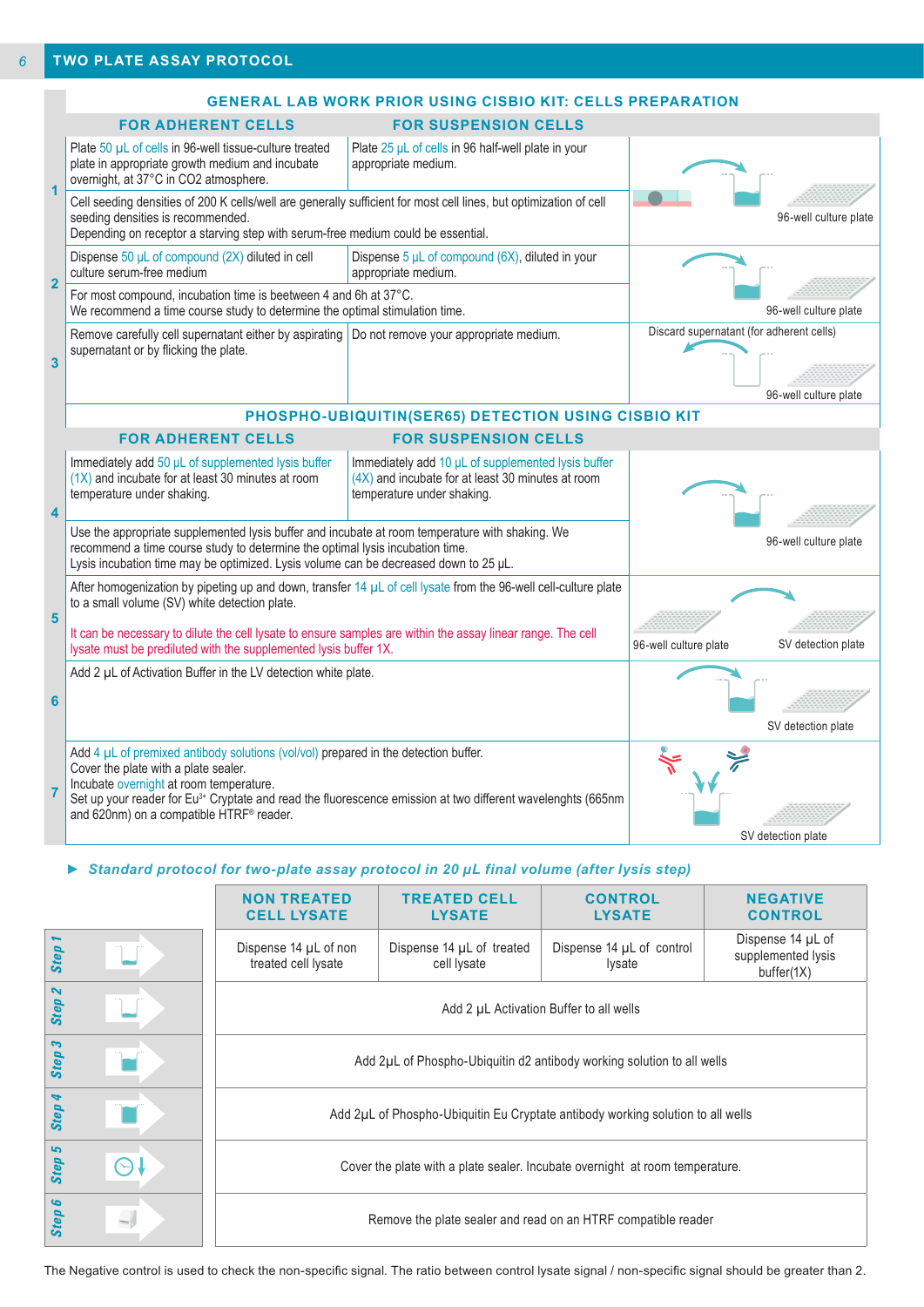# **DATA REDUCTION & INTERPRETATION**

1. Calculate the ratio of the acceptor and donor emission signals for each individual well.

$$
Ratio = \frac{Signal 665 nm}{Signal 620 nm} \times 10^4
$$

2. Calculate the % CVs. The mean and standard deviation can then be worked out from ratio replicates.

$$
CV (%) = \frac{Standard deviation}{Mean Ratio} \times 100
$$

For more information about data reduction, please visit www.cisbio.com/data-reduction

# **RESULTS**

These data should be considered only as an example. Results may vary from one HTRF® compatible reader to another.

The curves are drawn up by plotting HTRF® Ratio versus the [compound] concentrations. Cell stimulation with CCCP induces a dose-dependent increase of Ubiquitin phosphorylation on Ser65

The signal linearity is dependent both on the cell line and on the total protein detected. A cell density optimization is highly recommended to ensure working in optimal conditions.

Results on SH-SY5Y3 cells (200,000 cells/well), using the two-plate assay protocol for adherent cells.

Cells were stimulated with CCCP for 6 h and then lysed with 50 µL of supplemented lysis buffer #1 for 30 minutes at room temperature.

14 µL of lysate were transferred in a low volume white plate to detect Ubiquitin phospho-S65 using the HTRF Ubiquitin phospho-S65 assay.

|                    |                   | Phospho-Ubiquitin(Ser65) |      |  |
|--------------------|-------------------|--------------------------|------|--|
| $[CCCP]$ $(\mu M)$ | Log [CCCP]<br>(M) | Mean HTRF<br>Ratio       | CV%  |  |
| 0                  | $-8.0$            | 726                      | 6.6% |  |
| 0.5                | $-6.3$            | 719                      | 6.1% |  |
| 1.0                | $-6.0$            | 789                      | 8.4% |  |
| 2                  | $-5.7$            | 2106                     | 1.7% |  |
| 3                  | $-5.5$            | 4373                     | 5.1% |  |
| 4                  | $-5.4$            | 6163                     | 3.2% |  |
| 5                  | $-5.3$            | 7351                     | 1.5% |  |
| 7                  | $-5.2$            | 9022                     | 1.7% |  |
| 10                 | $-5.0$            | 7891                     | 1.8% |  |
| Negative           |                   | 718                      | 1.8% |  |
| Control lysate     |                   | 8123                     | 1.2% |  |